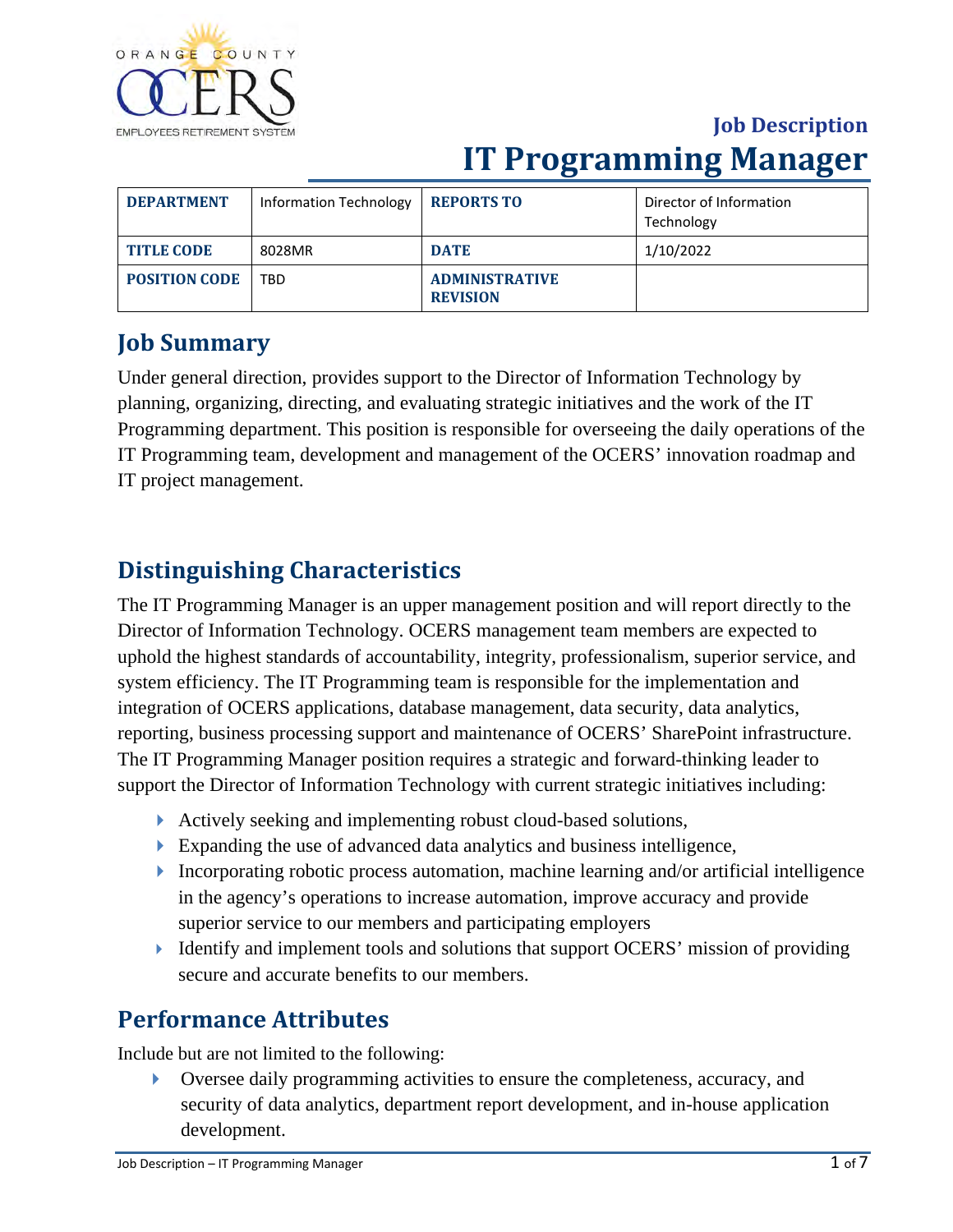

- **Troubleshoot and remediate issues as they arise**
- **Partner with OCERS' Information Security team to implement and operationalize** security controls and best practices in code development and reporting
- Develop and manage annual IT budgets and procure IT tools and professional services in accordance OCERS' Procurement and Contracting Policy
- Manage IT vendors, contracts and service level agreements and perform vendor risk assessments
- I dentify and manage operational risks associate to programming activities
- Develop management reports and identify, track and report on key performance metrics
- **Manage technology projects.**
- Coordinate internal and external resources, manage timetables, budgets, and the reporting to project stakeholders
- Develop department policies, process and procedures documentation and provide internal training to department and impacted end users.
- Ensure compliance of department and organizational polices
- Operationalize business processes, establish core documentation, training and reporting that supports standardization, auditability, and completeness
- Manage software development lifecycle with emphasis on requirement gathering, coding standards, security and change management best practices, peer review, testing and accuracy of results. Build code library with reusable code snippets and data validation results
- Manage SharePoint Intranet including administration, site development, document control and workflow management
- Participate in internal and external audits; oversee and coordinate responses to audit requests
- Manage department team members, including performance and training assessments. Assist in the development of IT staffing plan and professional growth
- Manage IT Programming department services, service level agreements, and reporting of department activities, tasks, and operational metrics
- Maintain professional and technical knowledge through continued education, online/in-person training and attendance of educational workshops, reviewing professional publications, networking and participation in professional industry groups
- Evaluate and assess strategic solutions that leverage new and emerging technologies that drive process automation and improve organization effectiveness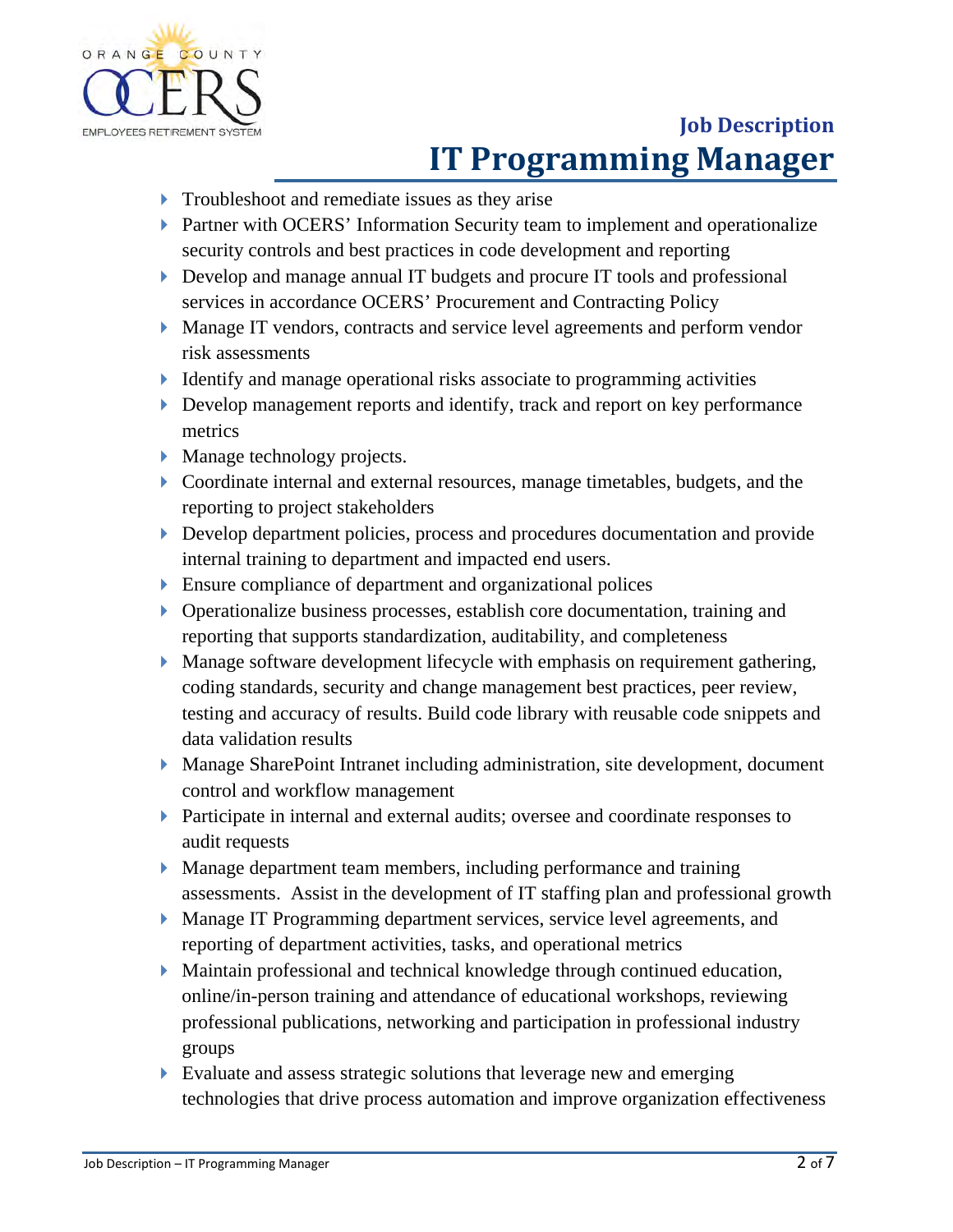

- **Proactively align IT objectives with OCERS Strategic Plan and Business Plan** Initiatives
- $\triangleright$  Drive innovation across the organization by identifying needs within departments, evaluating current and emerging technologies and recommending solutions to streamline, automate and provide the most efficient use of OCERS assets and resources

### **Technical Experience**

- **Microsoft SQL Server Reporting Services and PowerBI**
- Microsoft SharePoint and Office 365
- SQL Server Database Programming with Stored Procedures Scripting Experience
- **Dracle Database Programming with Stored Procedure Scripting Experience**
- Source control using Git, GitHub.com and related programming workflows
- Node.js, Typescript, and React
- **HTML, CSS, Javascript**
- Microsoft .NET Programming and Web API 2.0
- **Process Automation, Robotic Process Automation (RPA), Machine Learning (ML)** Artificial Intelligence, Cloud, Network and Cyber Security basics.

## **Qualifications**

The minimum qualifications required for entry into the classification are as follows:

### *Education and/or Experience*

- Bachelor's degree from an accredited college or university with a major in Information Technology, Computer Science or a related field OR;
- Six years of relevant professional industry or military experience AND;
- **Previous application programing or software development, IT project management, or IT** business operations experience.

### *Special Notes, Licenses or Requirements*

- A valid California C driver's license or the ability to arrange necessary and timely transportation for field travel
- May be required to use personal vehicle
- A complete background investigation is required; a felony or misdemeanor conviction may be a disqualifying factor from employment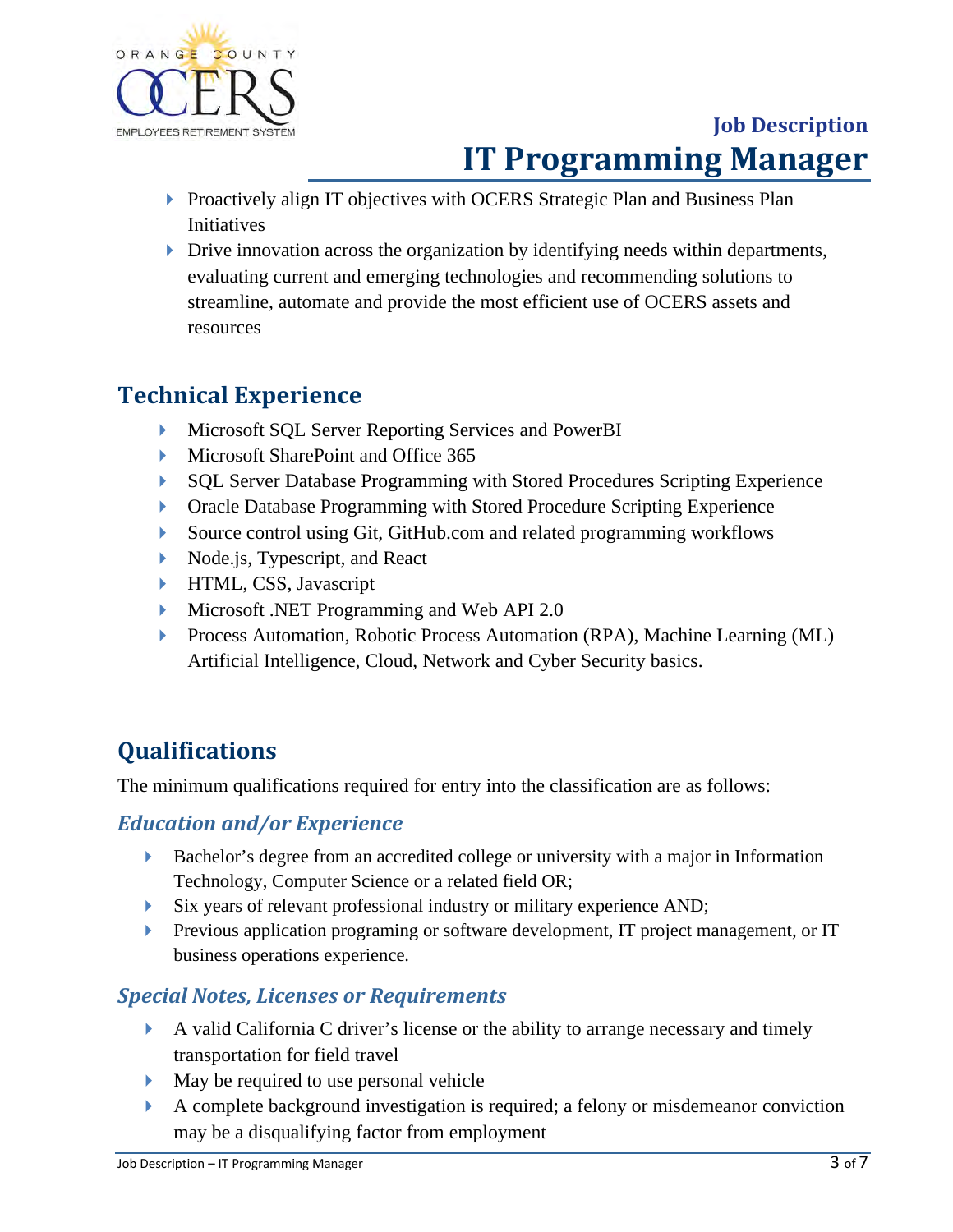

 **Highly Desirable:** Project Manager Professional (PMP) Certification, Information Technology Infrastructure Library (ITIL) Certification, Certified Secure Software Lifecycle Professional (CSSLP), Microsoft SharePoint Certification or Microsoft 365 Certified.

### *Ideal Candidate*

The ideal candidate will possess the following attributes:

- **Project and time management skills**
- Strong problem solving, analytics and research capabilities and ability to handle changing priorities, deal with ambiguity and use good judgment in stressful situations
- Ability to handle changing priorities, deal with ambiguity and use good judgment in stressful situations
- Ability to lead by example and demonstrate integrity, outstanding interpersonal and leadership skills
- $\triangleright$  Excellent verbal and written communications skills
- $\triangleright$  Ouick learner with the willingness to work alongside team members to get the job done

#### *Knowledge/Skills/Abilities*

The following lists the knowledge, skills, and abilities necessary to perform the essential duties of the position.

#### *KNOWLEDGE OF:*

- Business workflows and capabilities of Microsoft Office 365, SharePoint Server 2010/2013, Business Intelligence, and Microsoft Office suite of products
- Detailed knowledge and current experience with the latest technologies, object-oriented programming, relational databases, web application development and maintenance
- Microsoft .NET framework, ASP.NET, C# and/or VB.NET, Microsoft Active Directory and Microsoft SQL Server 2008/2012/2014/2016
- Design and development of custom SharePoint web parts

#### *SKILLS/ABILITY TO:*

- Oversee and lead all aspects of the software development cycle including: planning, analysis, requirements definition, design, program development, testing, implementation and integration and production support
- Plan, organize, prioritize, and perform work effectively, efficiently, within stated timeframes and in a professional manner
- Demonstrate strict confidentiality, professionalism, integrity and compliance with applicable laws and regulations at all times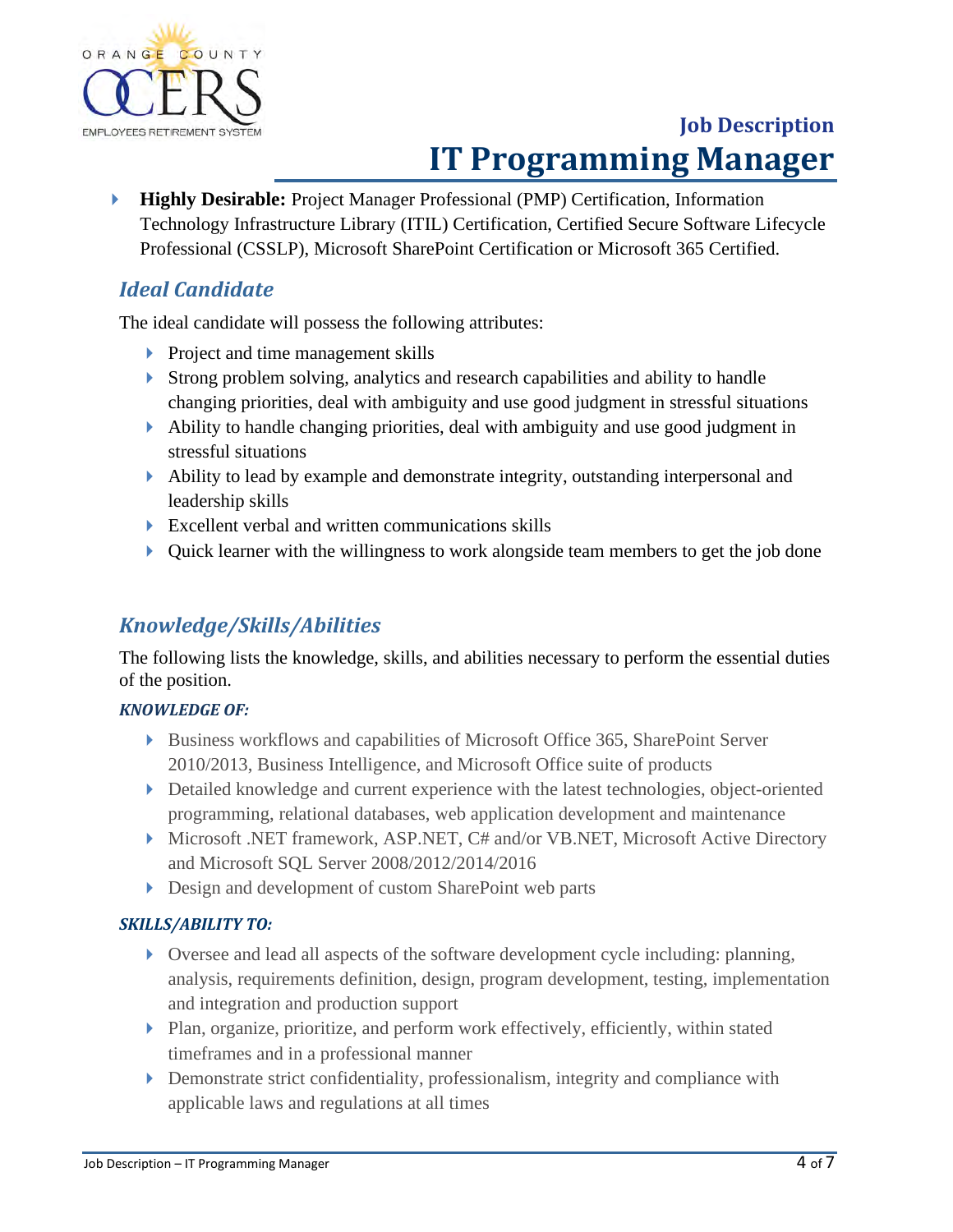

- Work with pre-existing guidelines and standard operating procedures in a fast-paced professional environment
- Effectively communicate both verbally and in writing
- Work independently engaging users and executives to identify opportunities to leverage application development to enhance business processes and procedures

#### *Physical, Mental and Environmental Conditions*

The physical and mental demands described here are representative of those that are customarily required to successfully perform the essential functions of this class.

#### *Physical and Mental Demands*

- Vision sufficient to read fine print and a computer monitor
	- Speak and hear well enough to communicate in English clearly and understandably in person, over the telephone, and in small or large groups
	- Independent body mobility to frequently stand, sit, walk, stoop and bend to access a standard office environment
	- $\blacktriangleright$  Manual dexterity sufficient to use hands, arms, and shoulders repetitively to operate a telephone, keyboard, mouse and write
	- Mental stamina to interact professionally with members of Board of Retirement, Trustees, Participating Employers, OCERS' team members and retirement system members
	- Observe and interpret situations and have the poise and ability to act calmly and competently in high-pressure, high stress situations
	- Learn and apply new information or skills
	- Perform highly detailed work on multiple, concurrent tasks; work under intensive deadlines; and interact with vendors and staff in the course of work
	- Use written and oral communication skills
	- Read and interpret data, information, and documents
	- Analyze and solve problems
	- Occasional grasping, holding, and reaching
	- Ability to sit for prolonged periods of time
	- Body strength sufficient to lift up to 20 pounds

#### *ENVIRONMENTAL CONDITIONS*

- The primary workplace is in an office environment work with standard office equipment
- **Peripheral office equipment generates to moderate noise level**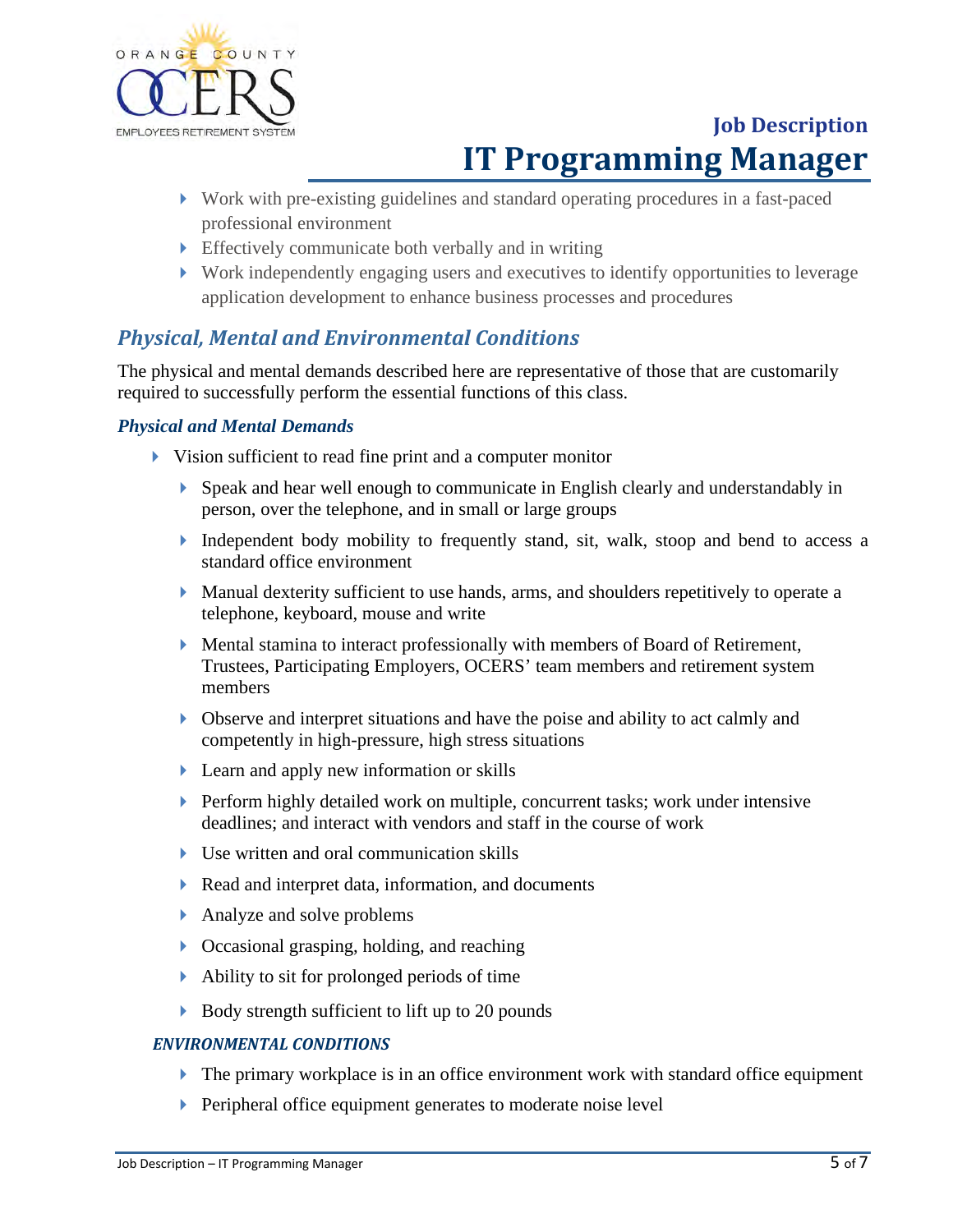

- Operates in an environment that includes elected officials, non-elected officials, government agencies, community interest groups and the general public in the development and coordination of OCERS affairs
- Out of area travel may be required to attend professional conferences and meetings and occasionally to other locations
- Occasional early morning, evening, holiday and/or weekend work may be required